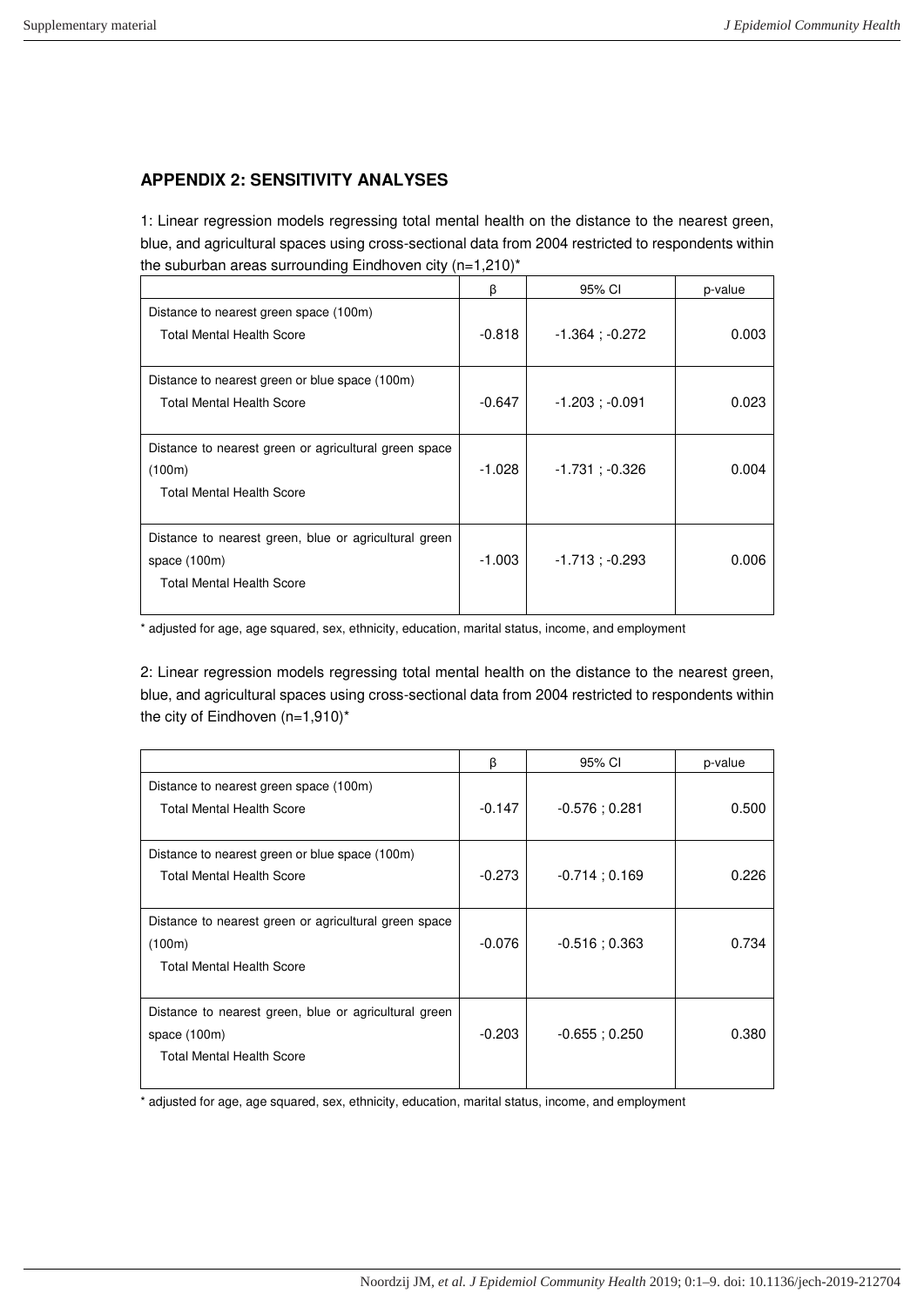3: Linear regression models regressing total mental health on the distance to the nearest green, blue, and agricultural spaces using cross-sectional data from 2011 (n=2,710)<sup>\*</sup>

|                                                                                                             | β        | 95% CI           | p-value |
|-------------------------------------------------------------------------------------------------------------|----------|------------------|---------|
| Distance to nearest green space (100m)<br><b>Total Mental Health Score</b>                                  | $-0.080$ | $-0.468:0.308$   | 0.686   |
| Distance to nearest green or blue space (100m)<br><b>Total Mental Health Score</b>                          | $-0.056$ | $-0.455:0.343$   | 0.783   |
| Distance to nearest green or agricultural green space<br>(100m)                                             |          |                  |         |
| <b>Total Mental Health Score</b>                                                                            | $-0.149$ | $-0.561; 0.263$  | 0.479   |
| Distance to nearest green, blue or agricultural green<br>space $(100m)$<br><b>Total Mental Health Score</b> | $-0.130$ | $-0.556$ ; 0.297 | 0.550   |

\* adjusted for age, age squared, sex, country of birth, education, marital status, income, and employment

4: Linear regression models regressing total mental health on the distance to the nearest green, blue, and agricultural spaces using cross-sectional data from 2014 (n=2,309)\*

|                                                                                                             | β        | 95% CI         | p-value |
|-------------------------------------------------------------------------------------------------------------|----------|----------------|---------|
| Distance to nearest green space (100m)<br><b>Total Mental Health Score</b>                                  | $-0.122$ | $-0.551:0.306$ | 0.576   |
| Distance to nearest green or blue space (100m)<br><b>Total Mental Health Score</b>                          | $-0.075$ | $-0.517:0.367$ | 0.738   |
| Distance to nearest green or agricultural green space<br>(100m)<br><b>Total Mental Health Score</b>         | $-0.153$ | $-0.605:0.299$ | 0.507   |
| Distance to nearest green, blue or agricultural green<br>space $(100m)$<br><b>Total Mental Health Score</b> | $-0.077$ | $-0.547:0.393$ | 0.747   |

\* adjusted for age, age squared, sex, country of birth, education, marital status, income, and employment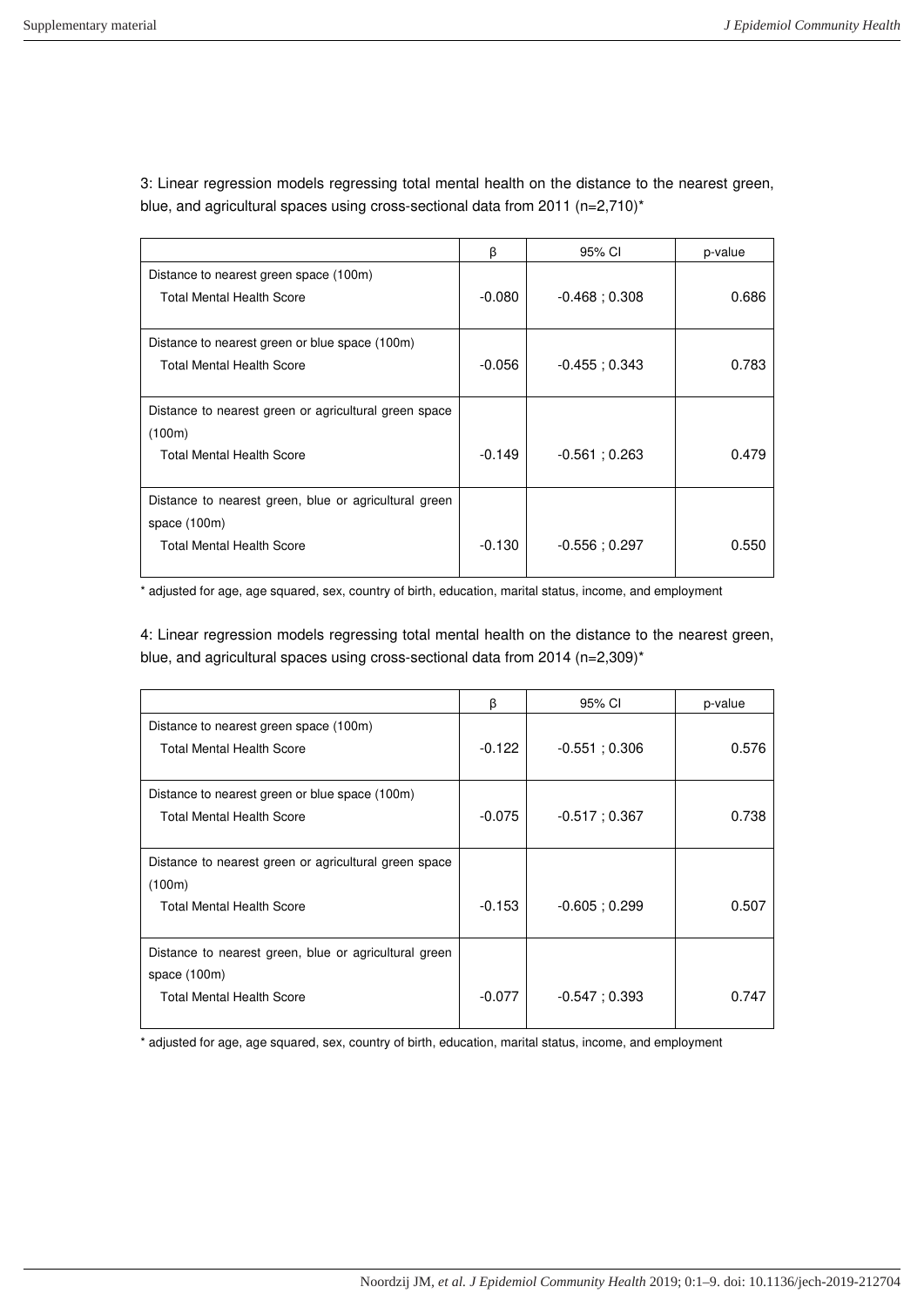5: Random effects linear regression models regressing total mental health on the distance to the nearest green, blue, and agricultural spaces using longitudinal data from 2004, 2011, and 2014 (N=8,194 person observations)

|                                                 | Unadjusted |                |         | Adjusted* |                |         |
|-------------------------------------------------|------------|----------------|---------|-----------|----------------|---------|
|                                                 | β          | 95% CI         | p-value | β         | 95% CI         | p-value |
| Distance to nearest green space                 |            |                |         |           |                |         |
| (100m)                                          |            |                |         |           |                |         |
| <b>Total Mental Health Score</b>                | $-0.24$    | $-0.51; 0.03$  | 0.086   | $-0.17$   | $-0.43;0.09$   | 0.193   |
|                                                 |            |                |         |           |                |         |
| Distance to nearest green or blue               |            |                |         |           |                |         |
| space (100m)                                    |            |                |         |           |                |         |
| <b>Total Mental Health Score</b>                | $-0.27$    | $-0.55$ ; 0.00 | 0.054   | $-0.19$   | $-0.45$ ; 0.08 | 0.169   |
|                                                 |            |                |         |           |                |         |
| <b>Distance</b><br>to<br>nearest<br>green<br>or |            |                |         |           |                |         |
| agricultural green space (100m)                 |            |                |         |           |                |         |
| <b>Total Mental Health Score</b>                | $-0.25$    | $-0.54; 0.05$  | 0.097   | $-0.14$   | $-0.42; 0.14$  | 0.326   |
|                                                 |            |                |         |           |                |         |
| Distance to nearest green, blue or              |            |                |         |           |                |         |
| agricultural green space (100m)                 |            |                |         |           |                |         |
| <b>Total Mental Health Score</b>                | $-0.28$    | $-0.58; 0.01$  | 0.062   | $-0.15$   | $-0.44:0.14$   | 0.300   |
|                                                 |            |                |         |           |                |         |

\* adjusted for age, age squared, sex, ethnicity, education, marital status, income, and employment

6: Fixed effects linear regression models regressing changes in mental health on changes in green, blue, and agricultural spaces using data from 2004, 2011 and 2014 restricted to respondents within the suburban areas surrounding Eindhoven city ( $N = 2,036$  person observations)

|                                          | Unadjusted |                |         | Adjusted* |               |         |
|------------------------------------------|------------|----------------|---------|-----------|---------------|---------|
|                                          | β          | 95% CI         | p-value | β         | 95% CI        | p-value |
| Distance to nearest green space          |            |                |         |           |               |         |
| (100m)                                   |            |                |         |           |               |         |
| <b>Total Mental Health Score</b>         | 0.54       | $-0.43; 1.52$  | 0.275   | 0.54      | $-0.42; 1.49$ | 0.269   |
|                                          |            |                |         |           |               |         |
| Distance to nearest green or blue        |            |                |         |           |               |         |
| space $(100m)$                           |            |                |         |           |               |         |
| <b>Total Mental Health Score</b>         | 0.60       | $-0.33; 1.54$  | 0.205   | 0.60      | $-0.31; 1.51$ | 0.197   |
|                                          |            |                |         |           |               |         |
| Distance<br>to<br>nearest<br>green<br>or |            |                |         |           |               |         |
| agricultural green space (100m)          |            |                |         |           |               |         |
| <b>Total Mental Health Score</b>         | 0.41       | $-0.80$ ; 1.62 | 0.503   | 0.45      | $-0.74:1.64$  | 0.458   |
|                                          |            |                |         |           |               |         |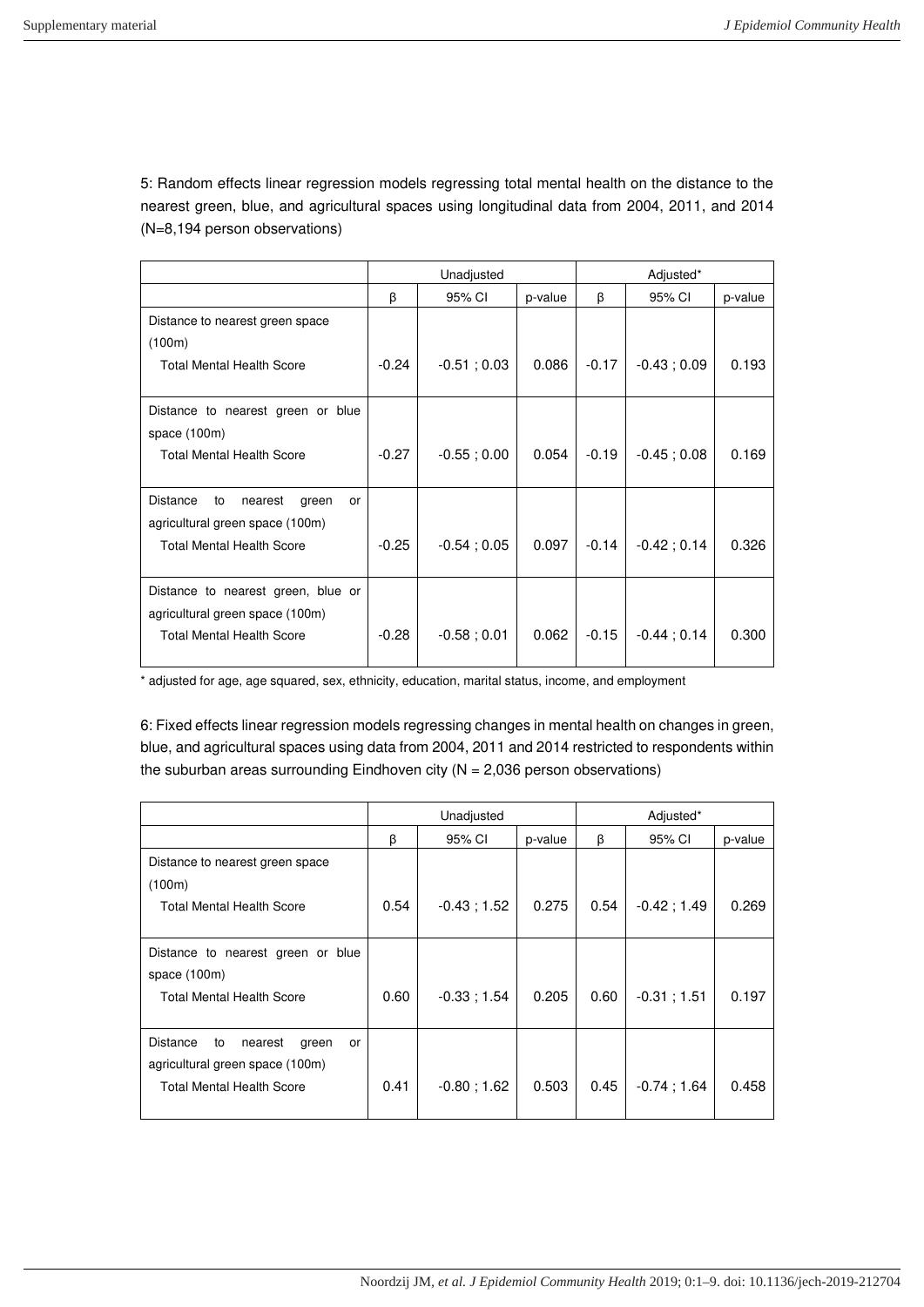| Distance to nearest green, blue or |      |              |       |                       |       |
|------------------------------------|------|--------------|-------|-----------------------|-------|
| agricultural green space (100m)    |      |              |       |                       |       |
| Total Mental Health Score          | 0.61 | $-0.56:1.77$ | 0.305 | $0.64$ $-0.51$ : 1.78 | 0.273 |

\* adjusted for marital status, income, and employment

7: Fixed effects linear regression models regressing changes in mental health on changes in green, blue, and agricultural spaces using data from 2004, 2011 and 2014 restricted to respondents within the city of Eindhoven ( $N = 3,600$  person observations)

|                                                                                                           | Unadjusted |               |         | Adjusted* |               |         |
|-----------------------------------------------------------------------------------------------------------|------------|---------------|---------|-----------|---------------|---------|
|                                                                                                           | β          | 95% CI        | p-value | β         | 95% CI        | p-value |
| Distance to nearest green space<br>(100m)                                                                 |            |               |         |           |               |         |
| <b>Total Mental Health Score</b>                                                                          | 0.33       | $-0.47; 1.14$ | 0.419   | 0.23      | $-0.57; 1.03$ | 0.569   |
| Distance to nearest green or blue<br>space (100m)                                                         |            |               |         |           |               |         |
| <b>Total Mental Health Score</b>                                                                          | 0.07       | $-0.71;0.86$  | 0.854   | 0.00      | $-0.79; 0.78$ | 0.997   |
| <b>Distance</b><br>to<br>nearest<br>green<br>or<br>agricultural green space (100m)                        |            |               |         |           |               |         |
| <b>Total Mental Health Score</b>                                                                          | 0.24       | $-0.57; 1.06$ | 0.559   | 0.16      | $-0.65; 0.96$ | 0.703   |
| Distance to nearest green, blue or<br>agricultural green space (100m)<br><b>Total Mental Health Score</b> | 0.03       | $-0.77;0.83$  | 0.942   | $-0.03$   | $-0.82; 0.76$ | 0.939   |

\* adjusted for marital status, income, and employment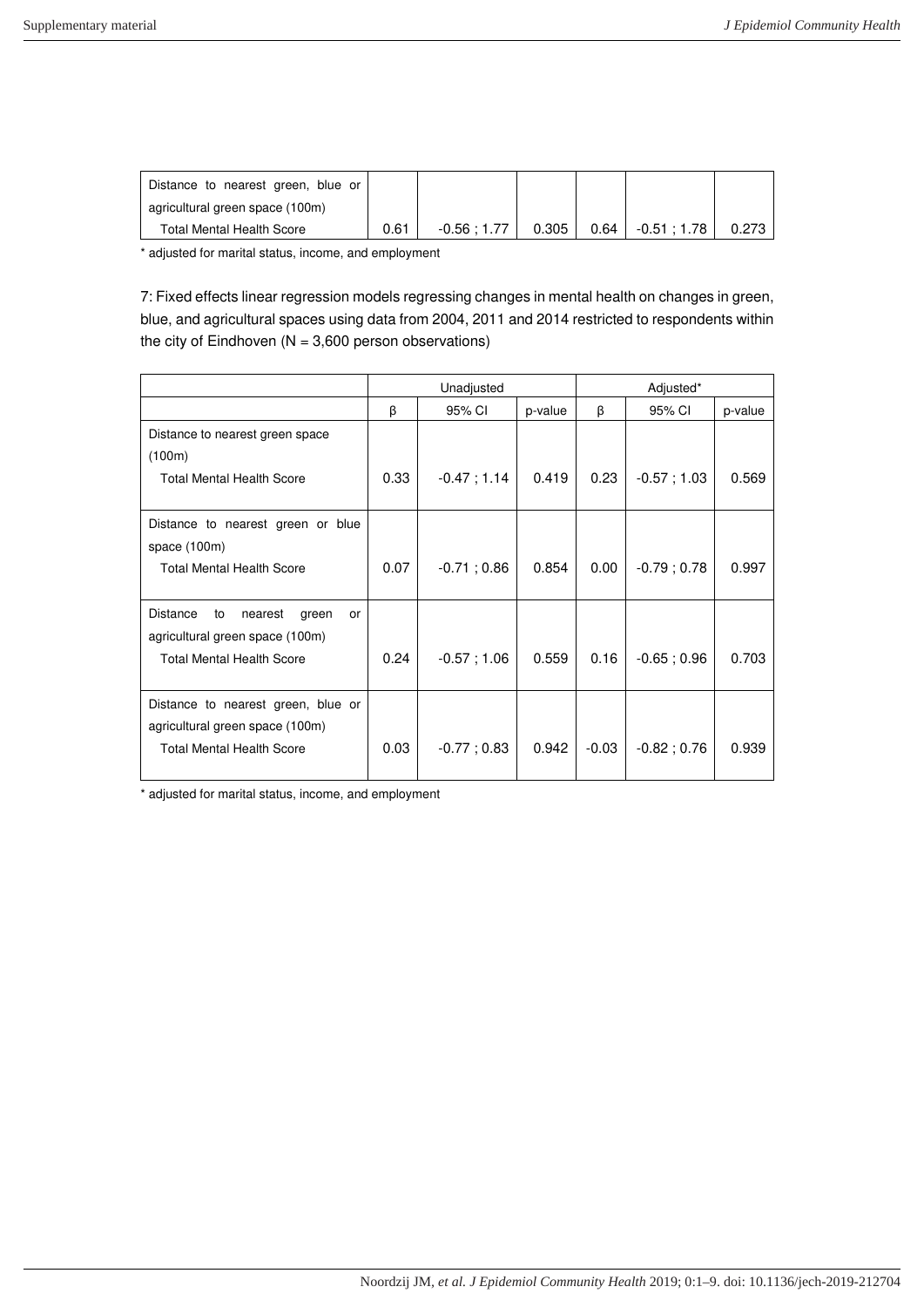| Duration of residence (years) | Frequency | $\%$  | Cumulative |
|-------------------------------|-----------|-------|------------|
|                               | 151       | 4.74  | 4.74       |
| $\overline{c}$                | 161       | 5.05  | 9.79       |
| 3                             | 143       | 4.49  | 14.27      |
| 4                             | 175       | 5.49  | 19.76      |
| 5                             | 168       | 5.27  | 25.03      |
| 6                             | 131       | 4.11  | 29.14      |
| 7                             | 122       | 3.83  | 32.97      |
| 8                             | 111       | 3.48  | 36.45      |
| 9                             | 78        | 2.45  | 38.90      |
| 10                            | 130       | 4.08  | 42.97      |
| 11                            | 70        | 2.20  | 45.17      |
| 12                            | 80        | 2.51  | 47.68      |
| 13                            | 67        | 2.10  | 49.78      |
| 14                            | 73        | 2.29  | 52.07      |
| 15                            | 115       | 3.61  | 55.68      |
| $>15$                         | 1400      | 44.32 | 100        |

## 8: Duration of residence in the current neighbourhood in 2004 (n = 3,175)

9: Fixed effects linear regression models regressing changes in mental health on changes in green, blue, and agricultural spaces using data from 2004, 2011 and 2014 restricted to respondents who lived in the same neighbourhood for a maximum of 5 years ( $N = 2,003$  person observations)

| Duration of Residence <5 years<br>$N = 2,003$ person observations             | Unadjusted |              |         | Adjusted* |               |         |
|-------------------------------------------------------------------------------|------------|--------------|---------|-----------|---------------|---------|
|                                                                               | ß          | 95% CI       | p-value | β         | 95% CI        | p-value |
| Distance to nearest green space<br>(100m)<br><b>Total Mental Health Score</b> | 0.00       | $-0.76:0.75$ | 0.996   | 0.53      | $-0.42; 1.49$ | 0.269   |

\* adjusted for marital status, income, and employment